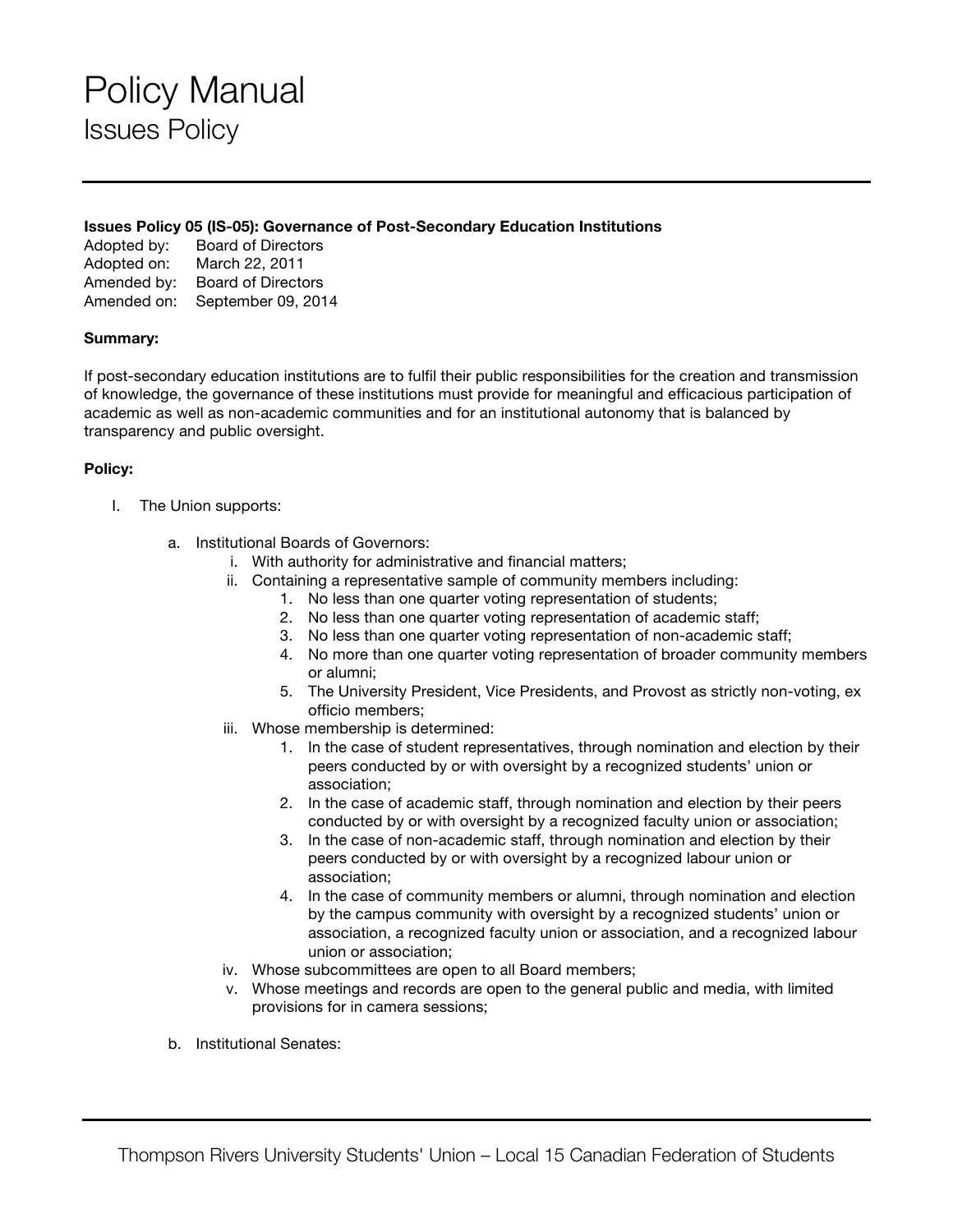# Policy Manual Issues Policy

- i. With authority for academic matters and an advisory role to a Board of Governors regarding administrative and financial matters;
- ii. Containing a representative sample of academic community members including:
	- 1. No less than one quarter voting representation of students;
	- 2. No less than one half voting representation of non-administrative academic staff;
	- 3. No more than one quarter voting representation of administrative academic staff (i.e. Deans) as ex officio members;
	- 4. The University President, Vice President Academic, and Provost as strictly nonvoting, ex officio members;
- iii. Whose membership is determined:
	- 1. In the case of student representatives, through nomination and election by their peers conducted by or with oversight by a recognized students' union or association;
	- 2. In the case of non-administrative academic staff, through nomination and election by their peers conducted by or with oversight by a recognized faculty union or association;
- iv. Whose subcommittees are open to all Senators;
- v. Whose meetings and records are open to the general public and media, with limited provisions for in camera sessions;
- c. Institutional Academic Divisional Councils:
	- i. With authority for academic matters limited in scope to their particular Faculty, School, or Division and subject to decisions of Senates;
	- ii. Containing a voting majority of non-administrative academic staff;
	- iii. Whose membership is extended to:
		- 1. All non-administrative academic staff employed in the particular Faculty, School, or Division;
		- 2. Student representatives from the particular Faculty, School, or Division determined through nomination and election by their peers and conducted by or with oversight by a recognized students' union or association;
		- 3. Administrative staff and Deans as strictly non-voting, and ex officio members;
	- iv. Whose subcommittees are open to all members of the Academic Divisional Council;
	- v. Whose meetings and records are open to the general public and media, with limited provisions for in camera sessions;
- d. The procedures and rules for Boards of Governors and Senates being set out in the provincial legislation constituting the institution;
- e. The rules for Academic Divisional Councils being set out in the Bylaws of Senates;
- f. The right of students' unions to participate in institutional decision making processes;
- II. The Union opposes: